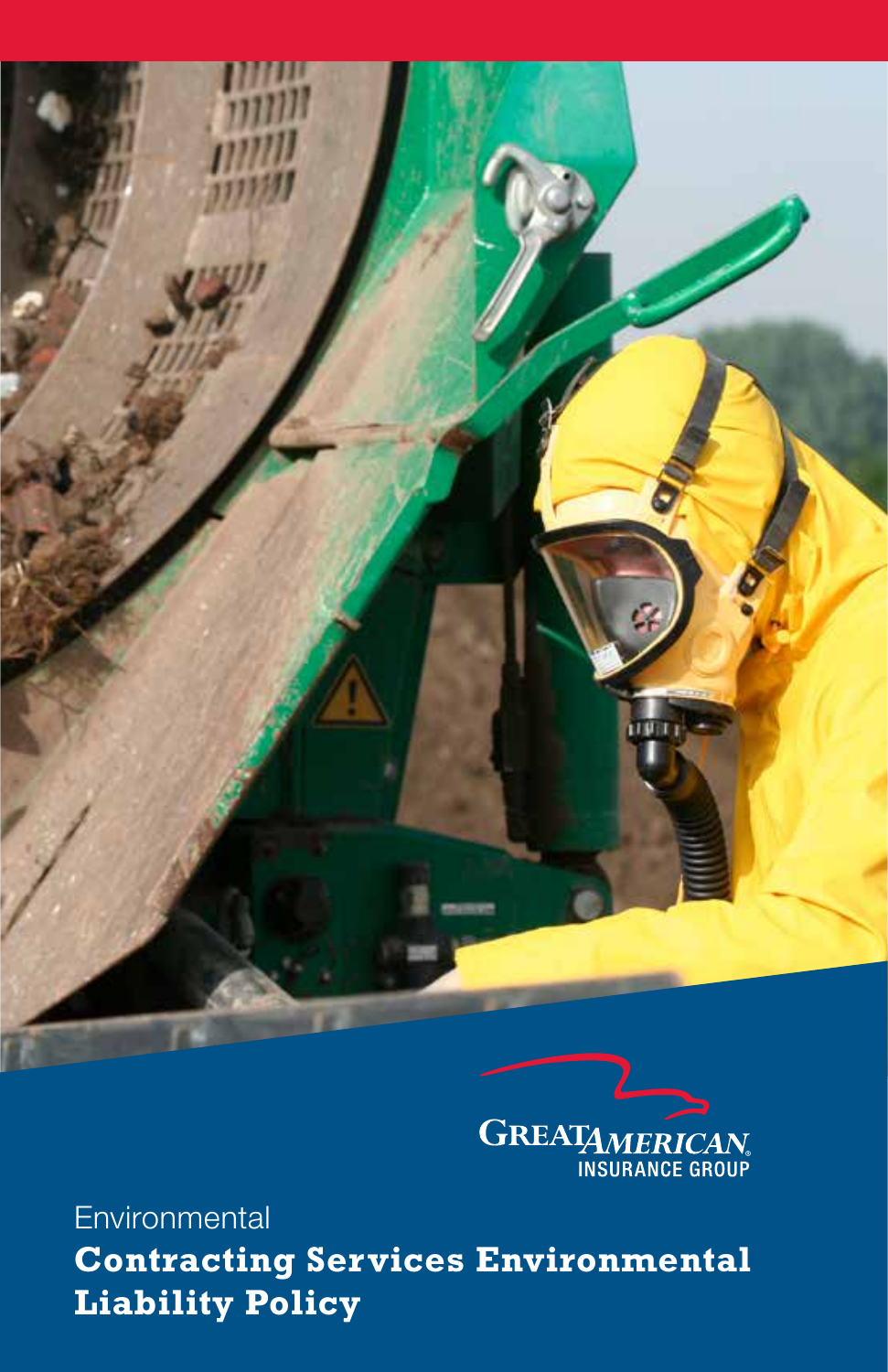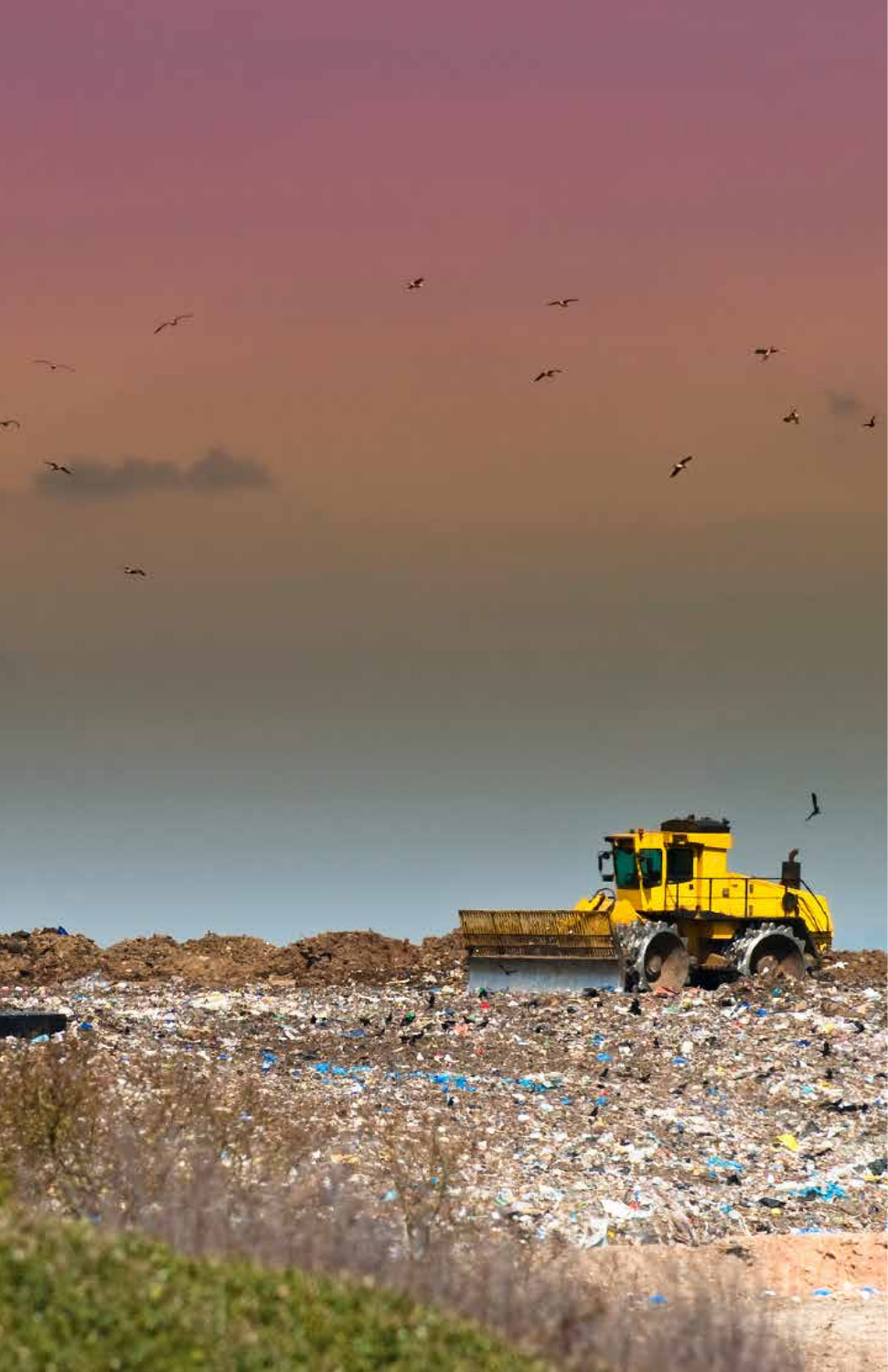# 24 environmental contracting services claim scenarios you may not have thought about.

Great American Insurance Group's Contracting Services Environmental Liability Insurance Policy provides coverage for bodily injury, property damage, legal expenses and cleanup costs resulting from pollution conditions arising from Contracting Services on an occurrence or claims-made basis. There is liability coverage for both ongoing contracting services as well as completed operations coverage to provide protection after the job is finished. The policy also covers pollution liability associated with non-owned disposal sites, transportation of products or wastes and owned locations.

As you are reviewing the attached claim scenarios, think of the types of contractors you service. Do you have companies performing similar contracting operations who are not protected for their environmental exposures? Please contact us if you need additional details on any of the claims scenarios. In addition, if you have a contractor performing services other than those included in the claims scenarios provided let us work together to analyze the environmental risks associated with your contractor.

**There is liability coverage for both ongoing contracting** services as well as completed operations coverage to provide protection after the job is finished.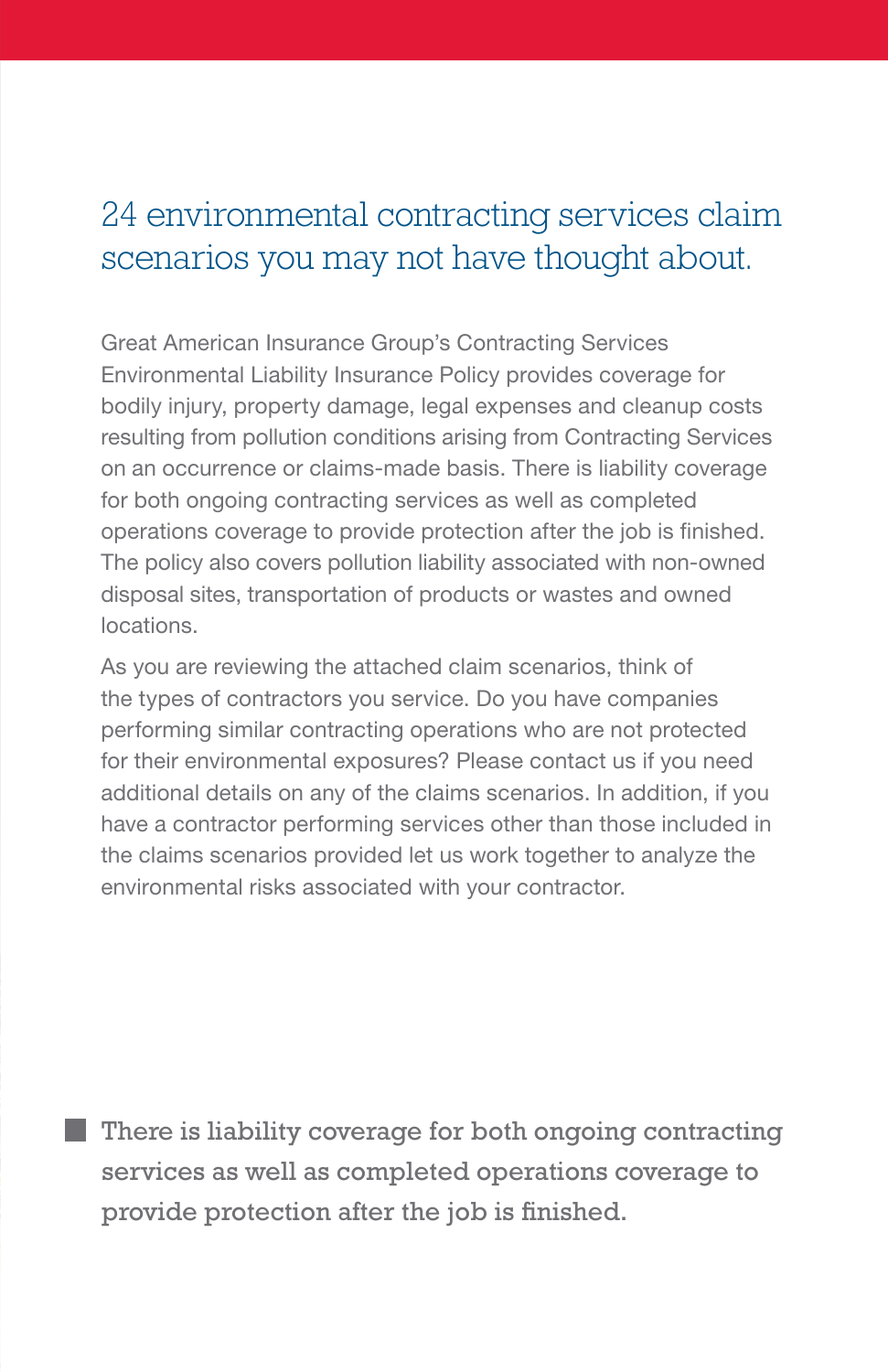# Demolition Contractor – Asbestos

During the demolition of a portion of a museum, a contractor inadvertently disturbed unknown asbestos that had been contained in the floor tiles. The asbestos contaminated other areas of the museum, forcing closure during the remediation. The demolition contractor was held responsible for the cleanup costs and business interruption.

#### Drilling Contractor – Raw Sewage

A subsurface drilling contractor caused a release of raw sewage into both soil and groundwater after failing to identify a sewer line before drilling. The cleanup entailed the excavation of several tons of impacted soil and caused a number of nearby businesses to be shut down for a few days when their basements filled with sewage. Substantial claims for business interruption and cleanup costs were filed.

#### Drywall Contractor - Mold

A drywall contractor was hanging new drywall at a construction project when an employee accidentally drilled through a small water pipe, which was located behind the wall. The drywall contractor did not realize the water leak was occurring and the substantial amount of mold grew between the walls before anyone noticed. The drywall contractor was held responsible for cleanup of the mold as well as defense of third party bodily injury claims.

#### Electrical Contractor – Asbestos

While installing new electrical lines in a historic building the contractor used a hole saw to cut through a ceiling. Unknown to the contractor, the saw had inadvertently disturbed and released asbestos-containing insulation material. The contractor had to pay for cleanup costs for the asbestos fibers released throughout the building.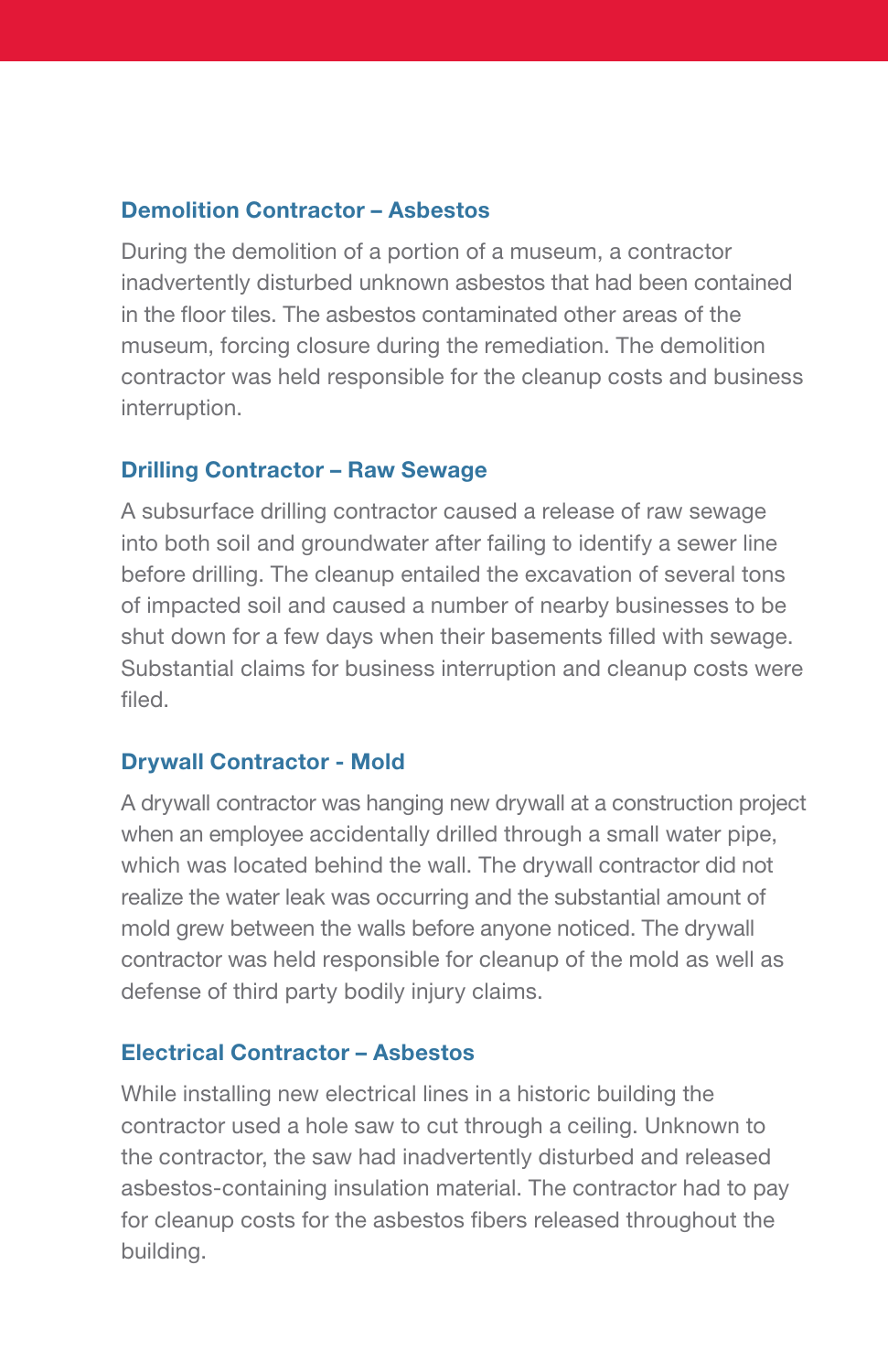# Environmental Contractor – Petroleum

While performing soil removal activities at a Brownfield project the accidentally broke an abandoned underground petroleum pipeline with their excavator. Product was released causing extensive contamination. The contractor was held responsible for the cost to remove the pooled petroleum, the contaminated soil and to confirm that groundwater had not been impacted.

# Excavation Contractor – Contaminated Soil

During the course of performing site preparation work for a new building, the excavation contractor spread contaminated soil throughout the site. The contractor was held partially responsible for exacerbating the contaminated soil.

# Fixed Base Operator – Jet Fuel

A ruptured fuel hose spilled a few thousand gallons of jet fuel onto the ground at a regional airport. The fuel eventually reached an adjacent river. The contractor responsible for fueling operations paid significant cleanup costs for soil and groundwater as a result of failing to adequately maintain the fueling equipment. Remediation included excavating contaminated soil as well as cleanup of groundwater and surface water. The contractor was also assessed a fine for natural resource damages due to the impact upon the river habitat.

#### General Contractor – Mold

Two years after the completion of a new high school, it was determined that the window system used during construction was allowing water to infiltrate the building. Mold was discovered. Faulty installation was part of the issue. The cost to remediate the problem was shared by the General Contractor and the manufacturer of the windows. The sub-contractor who installed the windows was no longer in business. The General Contractor did not have pollution coverage for Mold and paid over \$900,000.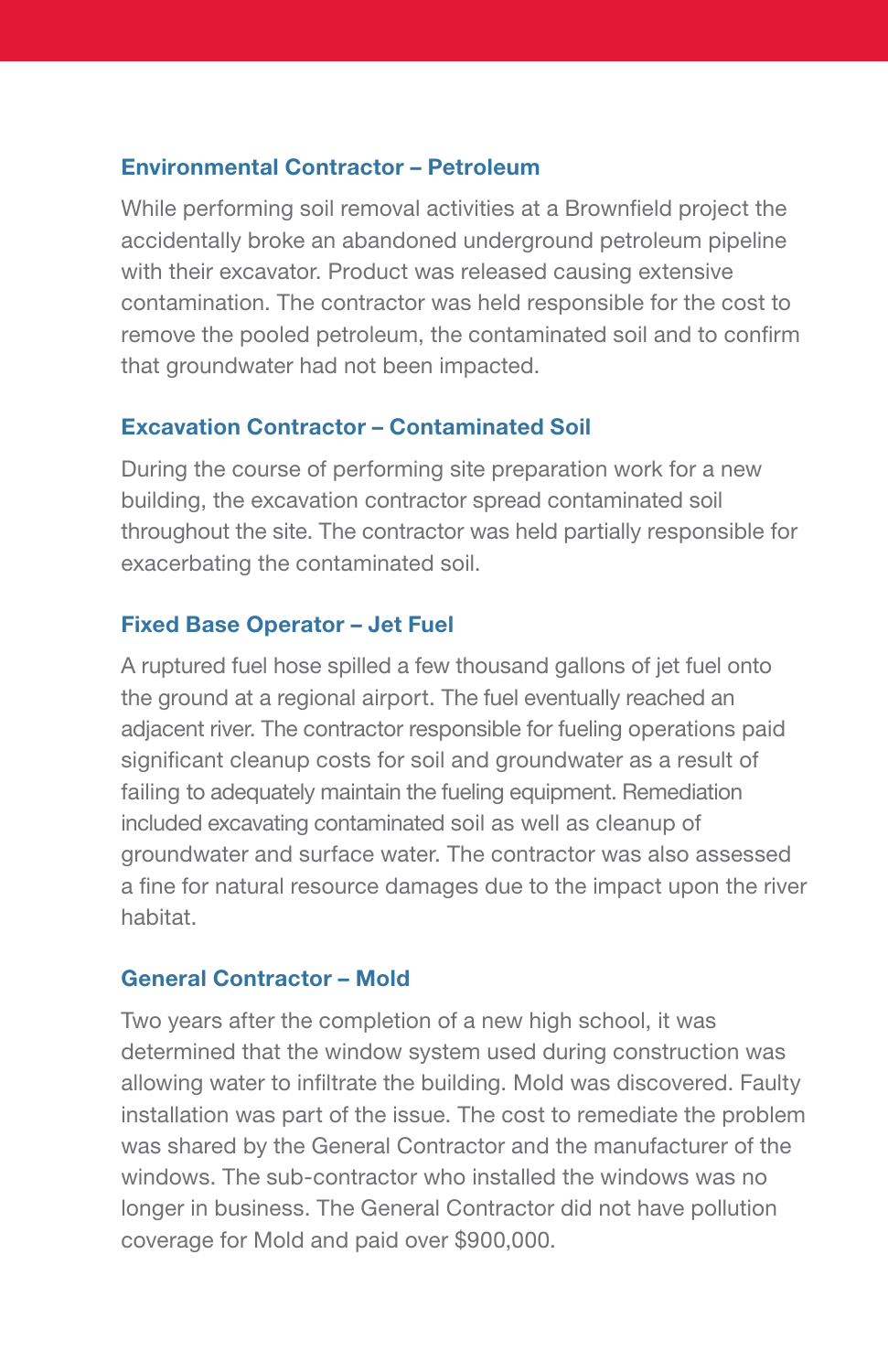# HVAC Contractor – Legionella

Several office employees became ill from legionella. The cause of the legionella was the improper sealing of the ducts during the installation of a new HVAC unit, which allowed condensation to build up. The employees brought suit against the property owner and the contractor.

# HVAC Contractor – Mold

A mechanical contractor installed an HVAC system in an assisted living facility for seniors.The system was constructed improperly, which caused mold growth in a portion of the residences. The facility was forced to relocate several patients during the repair of the system, and the renovation of the moldy building materials. A claim for cleanup costs and property damage was filed.

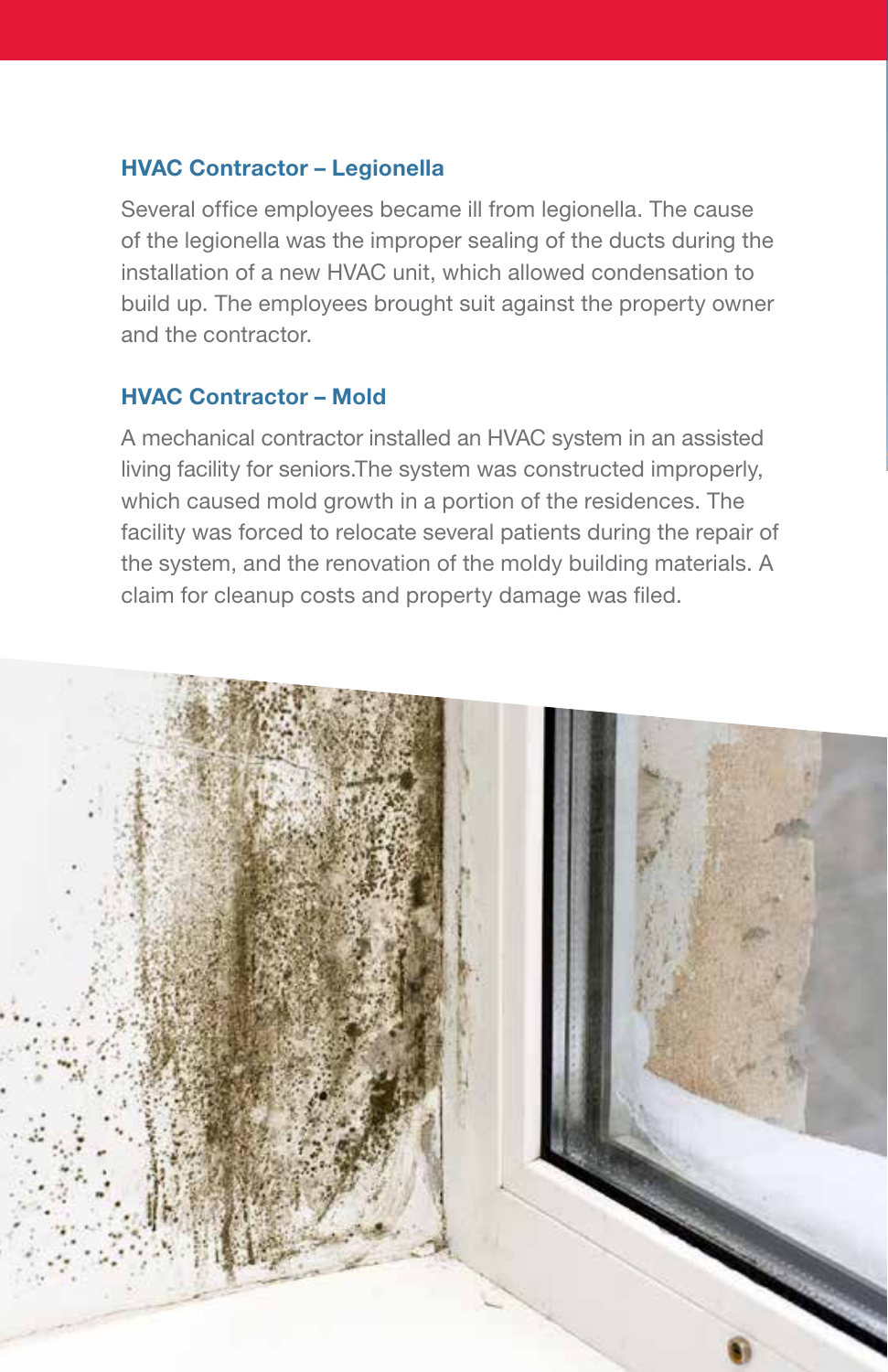

#### Industrial Cleaning Contractor – Contaminated Water

An industrial cleaning contractor was hired to clean a former petroleum storage tank previously used for backup power purposes. Plastic sheeting and an associated dike were placed around the tank to prevent the runoff of contaminated rinse water. The sheeting and dike were not properly placed around the tank allowing a substantial amount of petroleum caused wash water to migrate onto an adjacent property. The adjacent property owner filed suit for property damage and remediation costs related to the contaminated wash water.

#### Masonry Contractor – Silica

A masonry contractor, performing a renovation project at a historic building, was sued by employees of a nearby office building. The claimants asserted that they were exposed to silica dust coming from the job site. The claimants reported damages for bodily injury asserting that required measures were not used to prevent or minimize dust emission during the project.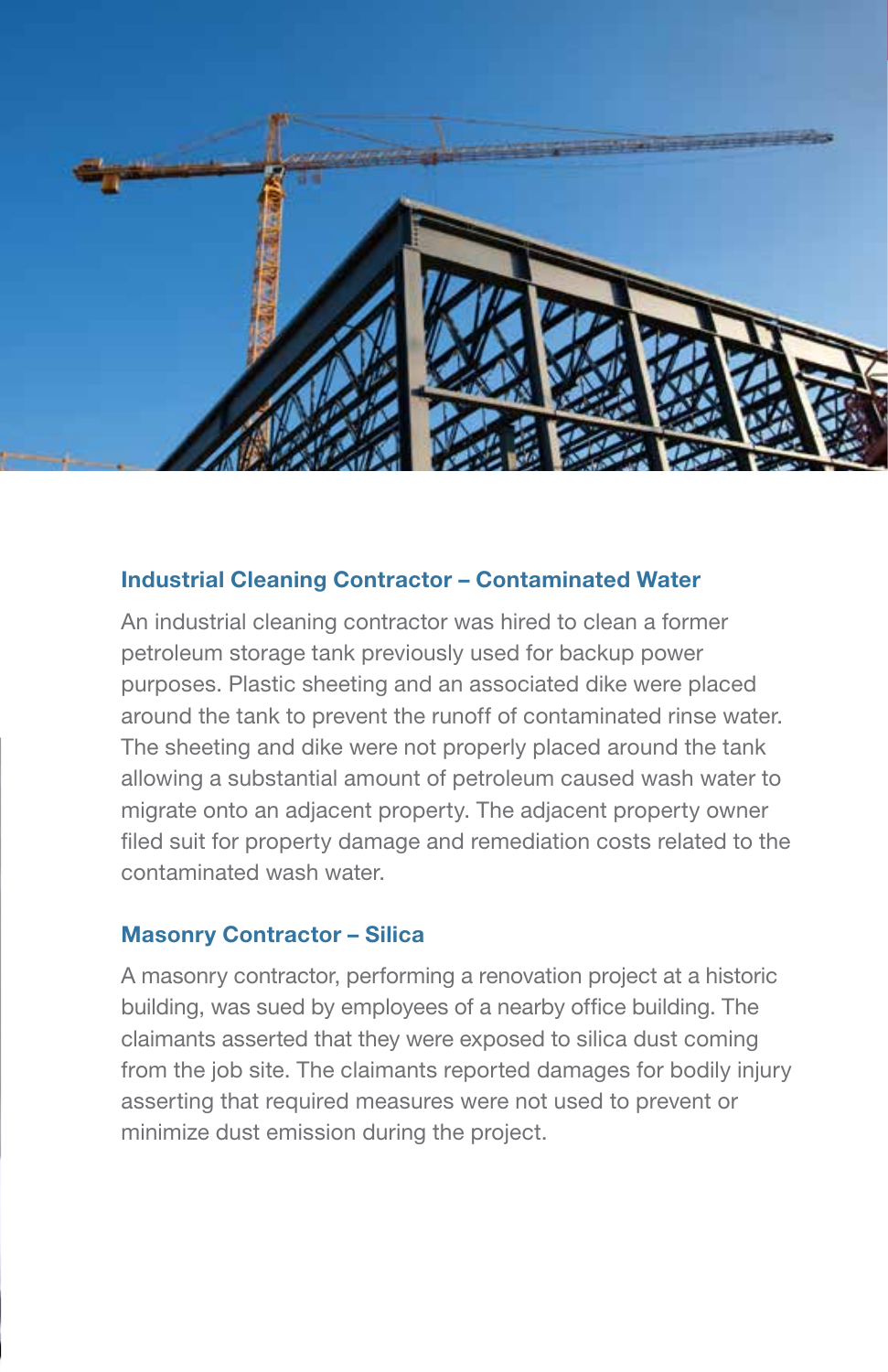# Mechanical Contractor – Hydraulic Fluid

A mechanical contractor improperly installed fittings during routine maintenance of a hydraulically driven conveyor system. A subsequent leak was not discovered until the next routine maintenance cycle. The leaking hydraulic fluid migrated into a floor drain located beneath the equipment, which discharged directly into an adjacent drainage ditch. Property owners adjacent to the site noticed a sheen on the water in the ditch and requested an environmental investigation by regulators. The regulators mandated cleanup of the spill and the site owner subsequently filed actions against the mechanical contractor to pay for the cleanup costs.

#### Painting Contractor – Lead

A child who lived in an apartment building constructed in the 1970s was diagnosed with lead poisoning. The renovation of the building by a painting contractor allegedly caused unsafe conditions for the child. The parents of the child filed a bodily injury claim against the painting contractor. As part of the investigation of the claim, an expert was hired. Other potential causes for the lead poisoning were discovered. As a result, the painting contractor was held liable for only a portion of the claim.

#### Pile Driving Contractor – Waste Oil

A pile driving contractor punctured an unknown underground storage tank which resulted in the release of waste oil. The waste oil affected adjacent soils and forced the job to stop until the materials could be delineated, excavated and properly disposed.

# Plumbing Contractor – Contaminated Water

A plumbing contractor installing a lawn sprinkler system did not install adequate vacuum breakers on the discharge side of the water supply valves. When pressure in a drinking water system fed by the same water main fell below atmospheric pressure, a vacuum was created which caused back-siphonage of stagnant water from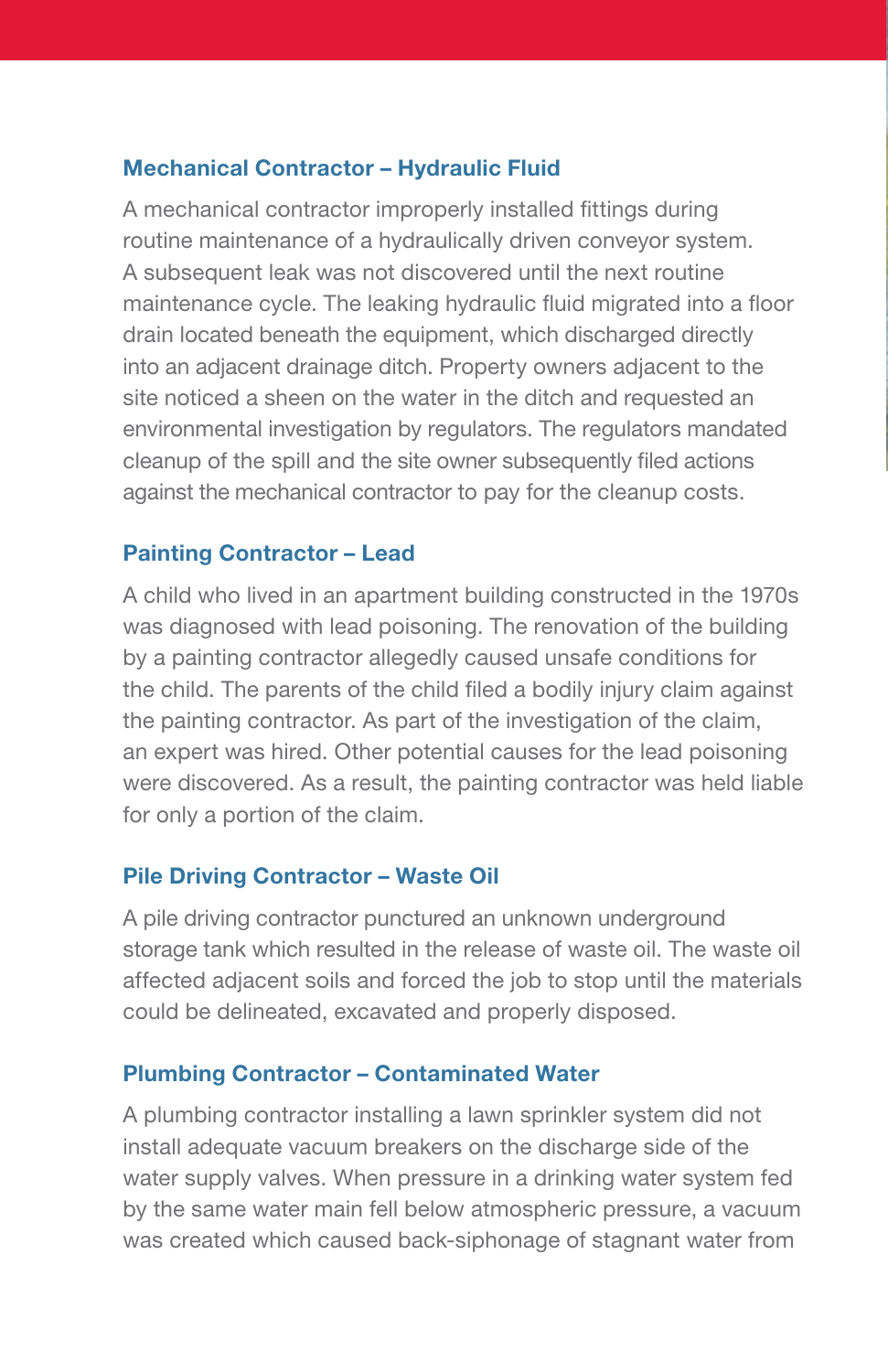

the lawn sprinkler system into the drinking water supply. Several people drank from the water supply and contracted dysentery. Costs were incurred to investigate the issue, purge the system and to provide temporary clean water. Suits followed alleging bodily injury.

#### Roofing Contractor – Coatings

A roofing contractor applied polyurethane foam along with layers of elastometric protective coatings to a roof of a commercial building. After completion of the building, workers in the building began to suffer respiratory problems caused by irritants in the coatings. Suits for bodily injury and business interruption were filed against the general contractor and roofing subcontractor.

#### Sandblasting Contractor – Lead

A subcontractor working for a street and road contractor performed abrasive sandblasting on a bridge located near a residential area. Lead paint chips and dust from the sandblasting became airborne and migrated onto residential properties, requiring cleanup. The residents filed property damage claims against the street and road contractor and the subcontractor for the dust generated by the subcontractor.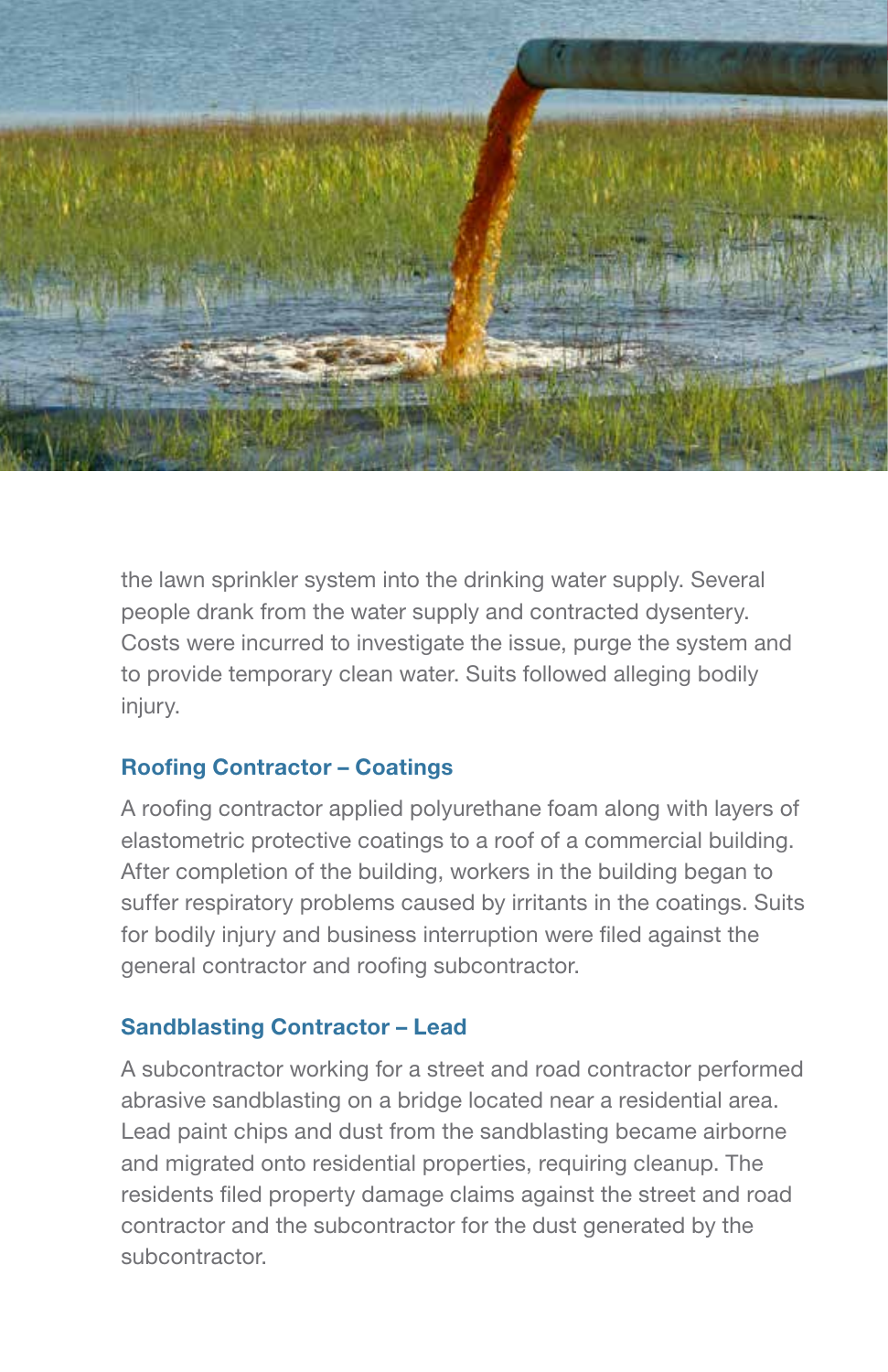

#### Steel Erection Contractor – Diesel Fuel

A steel erection contractor accidently caused a release of diesel fuel at a construction site when a crane operator dropped a steel beam. The beam landed on a small tanker truck that was brought onto the site to refuel other construction equipment. The cost of the emergency cleanup was in excess of \$55,000.

#### Street and Road Contractor – Hydraulic Fluid

During construction activities, a crane used to lift concrete barriers overturned. The accident ruptured the crane's hydraulic hoses spilling all its fluid onto the ground. The contractor was required to pay for cleanup costs arising from the spill.

#### Street and Road Contractor – Petroleum-Impacted Sediment

Inadequate erosion control measures implemented during construction of an abutment for a highway overpass resulted in petroleum-impacted sediment to be deposited into a pristine waterway. The street and road contractor was required to pay for cleanup costs and natural resource damages.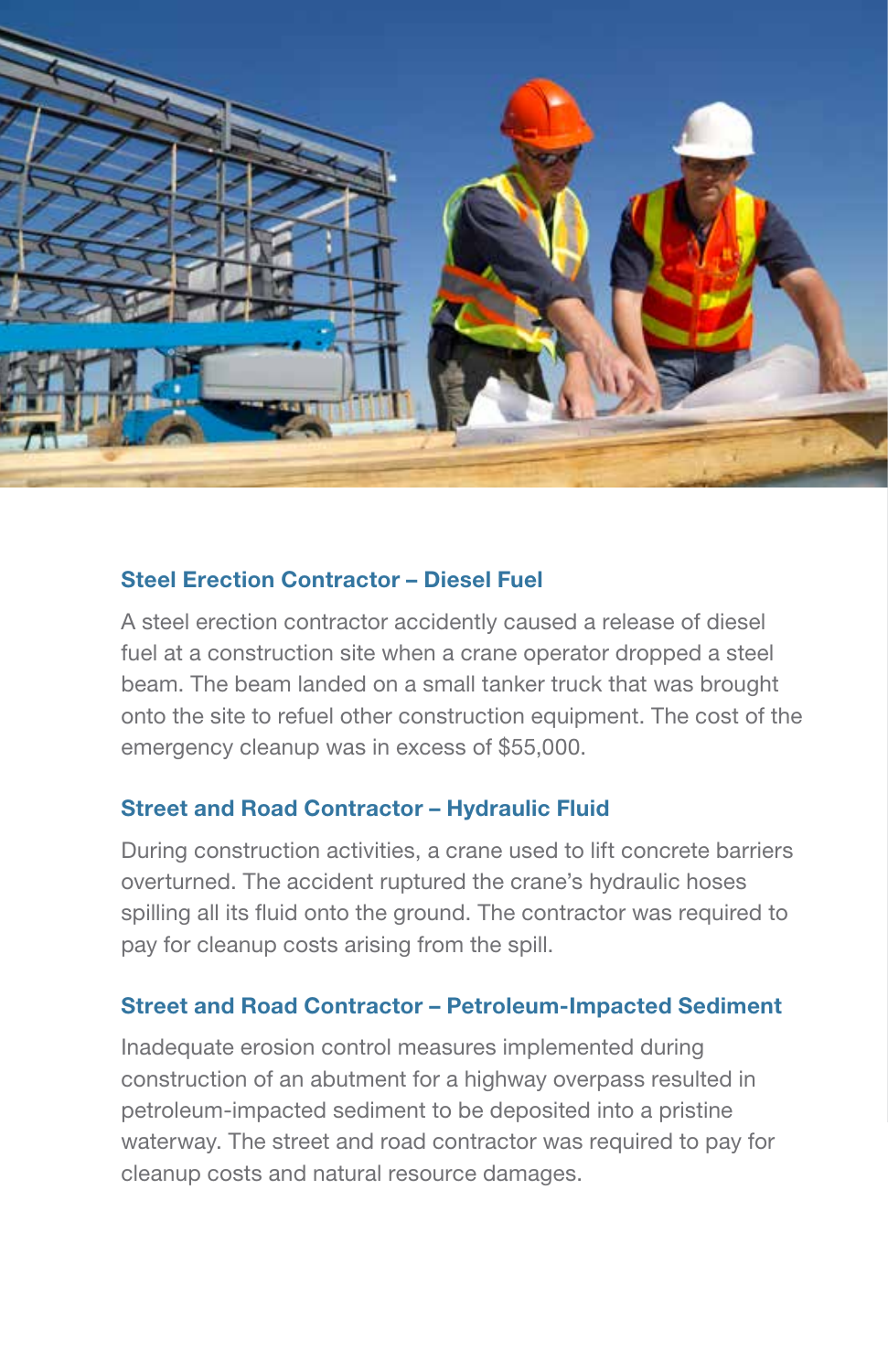#### Street and Road Contractor – Diesel Fuel

A street and road contractor was hired to re-pave a 25-mile section of highway. During the project, one of the contractor's dump trucks accidentally backed into and ruptured a mobile refueling tank. 300 gallons of diesel fuel was released onto the surface and migrated into a nearby storm drain.

#### Utility Contractor – Sediment

A utility contractor left an unfinished concrete vault open over the weekend. Heavy rains washed away sediment controls allowing sand and silt to be released from the unfinished vault into the adjacent bay. The contractor was subsequently fined by a regulatory agency for natural resource damage resulting from the release of sediments into the bay.

#### Utility Contractor – Fuel Release

A utility contractor was subject to cleanup costs after vandals opened an on-site mobile refueling tank causing diesel fuel to be released onto virgin soil.

Do you have companies performing similar contracting operations who are not protected for their environmental exposures?